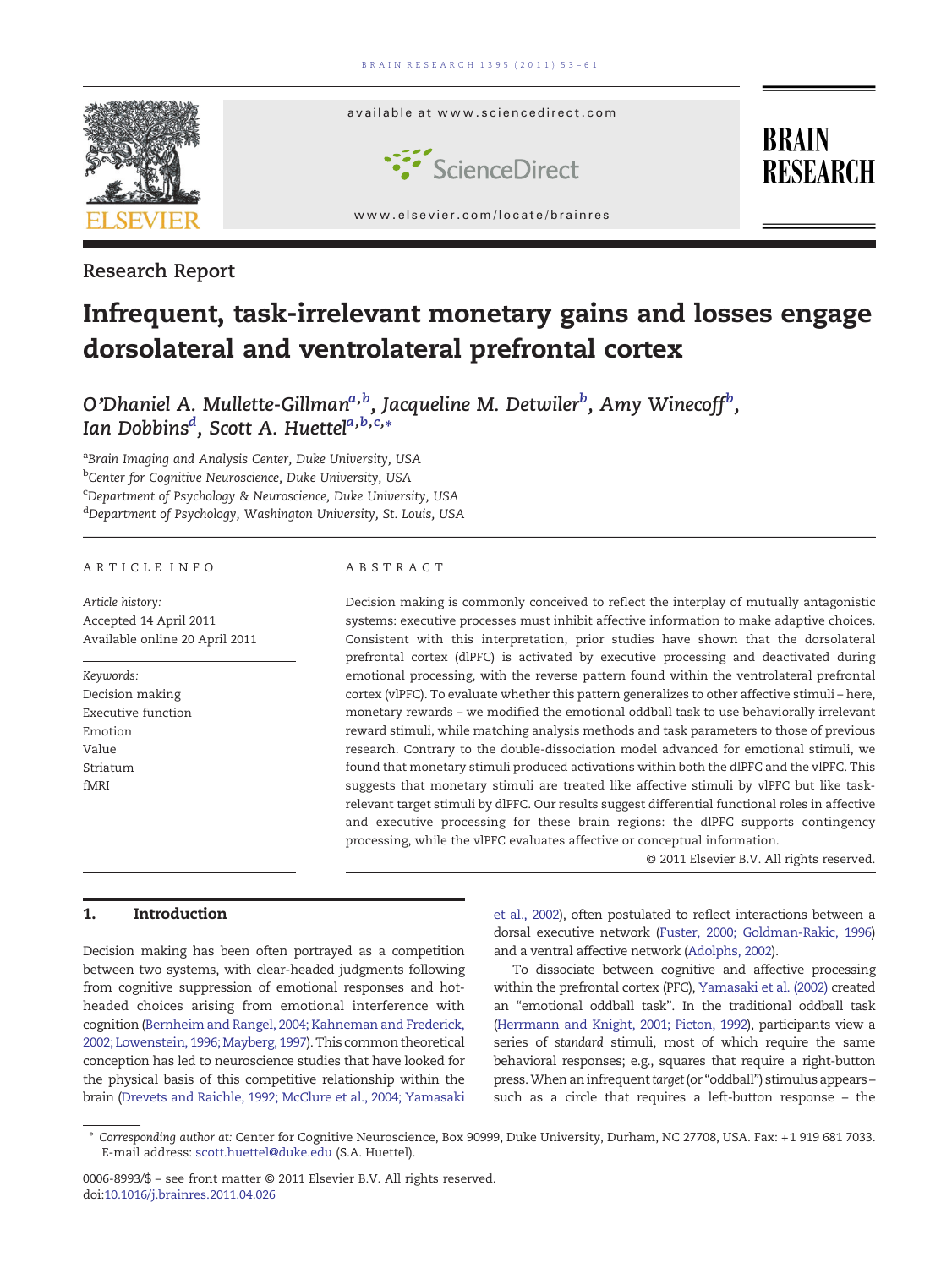<span id="page-1-0"></span>participant must inhibit the prepotent behavioral response and engage an alternative response. Coincident with these stimuli are well-characterized neural changes: the target stimuli evoke increased fast electrophysiological responses that have prefrontal and parietal sources ([Picton, 1992; Sutton et al., 1965](#page-7-0)) and functional magnetic resonance imaging (fMRI) activation in dorsolateral prefrontal cortex (dlPFC) and posterior parietal cortex (PPC) [\(Casey et al., 2001; McCarthy et al., 1997; Strange](#page-6-0) [et al., 2000\)](#page-6-0). These effects have been shown to reflect the executive demands specific to the stimulus–behavior contingencies evoked by the targets; e.g., similar patterns of activation can be evoked by task variants that control for perceptual and motor demands of the targets ([Huettel and McCarthy, 2004](#page-7-0)). Conversely, equally infrequent novel stimuli that do not require a change in behavior (e.g., emotionally neutral photographs of humans) do not evoke dlPFC activation ([Yamasaki et al., 2002\)](#page-8-0).

In their emotional oddball task, [Yamasaki et al. \(2002\)](#page-8-0) introduced additional infrequent and behaviorally irrelevant novel stimuli: emotionally valent photographs. This allowed them to directly compare the executive processing related to the standard oddball target stimuli with the affective processing produced by the task-irrelevant emotional stimuli. Replicating previous studies, the oddball target stimuli produced activations within the dorsolateral prefrontal cortex (dlPFC), commonly associated with the dorsal executive network [\(Casey et al., 2001;](#page-6-0) [McCarthy et al., 1997; Strange et al., 2000; Wang et al., 2009](#page-6-0)). The new emotional stimuli resulted in activations in the ventrolateral prefrontal cortex (vlPFC), an area commonly associated with responses to affective stimuli [\(Mayberg, 1997\)](#page-7-0). Moreover, there was a double dissociation within these regions: target stimuli produced deactivations within the vlPFC and emotional stimuli deactivated the dlPFC. This pattern concurred with the theoretical model of competition between the executive and affective networks.

It remains unclear whether these effects of task-irrelevant emotional novels – i.e., enhanced activation in vlPFC and suppressed activation in dlPFC – generalize to other forms of affective stimuli, like motivational rewards. Emotional images and motivational rewards are processed, at least in part, through different pathways; notably, evaluation of rewards relies heavily on dopaminergic midbrain neurons and their projection targets (for reviews, see [Dayan and Balleine, 2002; Haber and Knutson,](#page-6-0) [2010\)](#page-6-0). Yet, substantial similarities also exist. Reactions to emotional images and learning about rewards rely on overlapping neural circuitry that includes the striatum, the amygdala, and the ventromedial prefrontal cortex (vmPFC) (for reviews, see [Balleine](#page-6-0) [et al., 2007; LeDoux, 2007; Murray et al., 2007](#page-6-0), respectively). Moreover, the emotional and valuative responses to stimuli can interact. In the phenomenon of selective satiety, the perceived pleasantness and reward value of a specific food decrease in tandem with consumption (for review, see [Rolls, 2007\)](#page-7-0). Given these similarities, the presentation of rewards without behavioral change should result in diminished activation (or deactivations) of dlPFC, consistent with models of affect–cognition interactions ([Kahneman and Frederick, 2002; Lowenstein, 1996; Mayberg,](#page-7-0) [1997](#page-7-0)).

Here, we adapted the emotional oddball task into a monetary oddball task that used real rewards, including both monetary gains and losses, which were delivered infrequently and without requiring a change in behavior. These stimuli allowed us to separate processes engaged due to alteration of behavior from those engaged by behaviorally irrelevant monetary stimuli. We conducted two independent sets of analyses on fMRI data: whole-brain voxelwise analyses, and region-of-interest (ROI) analyses using the approach of [Yamasaki et al. \(2002\).](#page-8-0) The natural hypothesis is that monetary stimuli should produce the same double-dissociation within PFC as found for emotional stimuli. However, our analyses reveal that monetary stimuli produced activations within both the dlPFC and vlPFC, inconsistent with this theoretical competitive relationship.

# 2. Results

We examined the fMRI data from twenty subjects participating in a monetary oddball task (Fig. 1), using both whole-brain regression and time-course analyses (see fMRI data acquisition and analysis).

#### 2.1. Behavioral data

Average response times and accuracy rates are shown in [Table 1](#page-2-0). Target trials resulted in increased response times and



Fig. 1 – Monetary Oddball Task. (a) On each trial, participants were presented with a stimulus for 500 ms and responded with a button press. (b) On 80% of trials, participants were presented with the standard image (blue square), and an accurate response was to press the 1st button. On 10% of trials, participants were presented with a target stimulus (red circle) and needed to alter their behavioral response (push the 2nd button). The remaining 10% were divided between monetary gains (5%, yellow stars worth  $+ $2$ ) and monetary losses (5%, green trials worth −\$1), on which the participant should continue pressing the 1st button.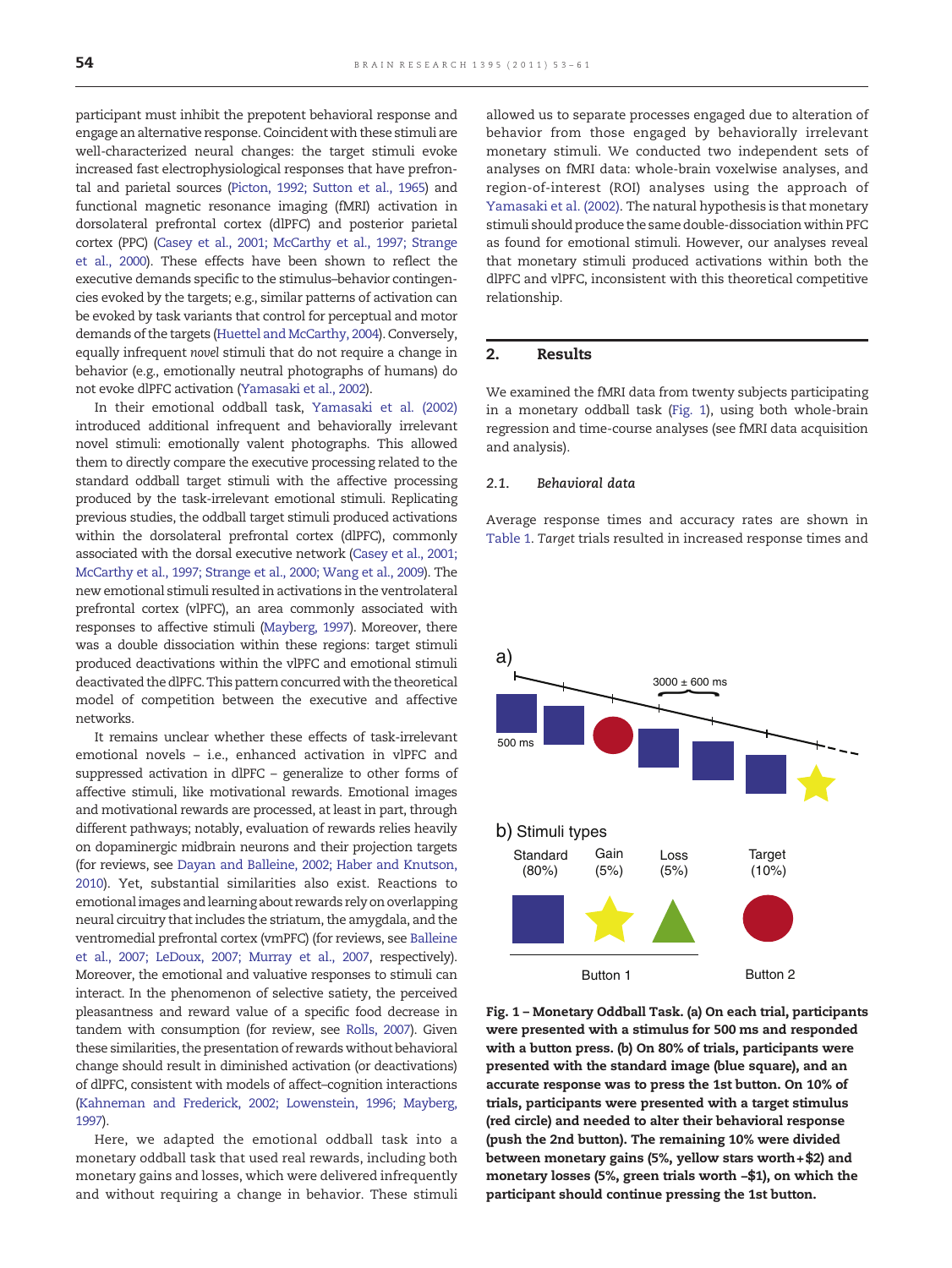<span id="page-2-0"></span>decreased accuracy, as compared to standard trials  $(p<0.05,$ within-participants' t-tests). Consistent with our description of the monetary stimuli as behaviorally irrelevant, gains and losses resulted in no change in accuracy, although an increase in response time was found for gain trials.

#### 2.2. Whole-brain regression analyses

We found significant activation to targets (targets> baseline) within regions broadly constituting the dorsal executive network – the dorsolateral and dorsomedial prefrontal cortex (dlPFC and dmPFC, respectively), posterior parietal cortex (PPC), and posterior cingulate cortex (PCC) – in addition to bilateral anterior insula (aINS) and a small dorsal aspect of right ventrolateral prefrontal cortex (vlPFC). This pattern of target-related activation matches that from prior studies using variants of the oddball task (e.g., [Fichtenholtz et al.,](#page-7-0) [2004; Huettel et al., 2002; Yamasaki et al., 2002](#page-7-0)). Within all of these regions, we also found activations to both monetary gains and losses compared to baseline ([Fig. 2](#page-3-0), and [Table 2](#page-3-0)), suggesting that unexpected monetary gains and losses evoke executive processes overlapping with the executive processes associated with task-relevant targets.

By contrasting between the different classes of infrequent (oddball) stimuli, we examined the specific activations produced by behavioral-relevance (for targets) from those due to behaviorally irrelevant valuative processing (for gains and losses). Targets produced greater activation compared to monetary stimuli (i.e., the intersection of targets>losses and targets>gains contrasts) in the precentral and postcentral gyri, consistent with the specific motor preparatory demands of the target trials ([Fig. 2](#page-3-0) and [Table 3\)](#page-3-0). Monetary trials produced significantly greater activation relative to targets (i.e., the intersection of gains>targets and losses>targets contrasts), within the lateral occipital cortex (LOC), precuneus, and along the border between dlPFC and vlPFC ([Fig. 2](#page-3-0) and [Table 3](#page-3-0)). Notably, no voxels within the amygdala exhibited significant activation to reward novels (main effects of gains or losses, or for their conjunction), whereas [Yamasaki et al. \(2002\)](#page-8-0) found a significant amygdala response to their emotional novels.

Significant deactivations to targets relative to the standard baseline were found in the left frontal pole, superior frontal gyrus (SFG), dlPFC, vlPFC, precuneus, and right precentral gyrus. Significant deactivations to both gains and losses (conjunction of gains >baseline and losses >baseline) were only found in the bilateral occipital pole. In contrast to the

Table 1 – Behavioral response times and accuracy. Average response times and accuracy rates for each of the stimuli types. Asterisks (\*) indicate significant difference (paired t-test, p<.05) compared to the Standard stimulus.

| Stimulus type | Response time<br>mean (sd) ms | Accuracy |
|---------------|-------------------------------|----------|
| Standard      | 380 (71)                      | 99.3%    |
| Targets       | 482 (91) *                    | 87.2% *  |
| Gains         | 524 (112) *                   | 97.5%    |
| Losses        | 465 (120)                     | 98.5%    |

results of [Yamasaki et al. \(2002\)](#page-8-0), no deactivated voxels were found within the dlPFC for the main effects of either gains or losses, or for their conjunction.

#### 2.3. Time-course analyses

As a stronger comparison of our results to previous findings, we replicated the analysis methods of [Yamasaki et al. \(2002\).](#page-8-0) We used right dlPFC and left vlPFC ROIs, each an 8-mm sphere centered on the activation centroid reported by Yamasaki and colleagues (dlPFC: MNI coordinate: x42, y30, z30, and vlPFC: MNI coordinate: x−51, y33, z6 [converted from Talairach with Pickatlas, Wake Forest University]). This ROI-based analysis ([Fig. 2 and 3](#page-3-0)a) revealed dlPFC activations to targets, gains, and losses ([Fig. 3](#page-4-0)b). However, within the vlPFC, we found the same dissociation between executive and valuative stimuli as Yamasaki and colleagues found between executive (deactivations) and emotional stimuli (activations), with significant activations to gains and losses with deactivations for targets (t-tests,  $p < .05$ ; [Fig. 3c](#page-4-0)). A Region \*Condition interaction test ([Poldrack et al., 2008](#page-7-0)) allowed us to statistically verify these apparent dissociations returning significant main effects for ROI and condition as well as their interaction (2-way repeated measures ANOVA of average response [window from 4.5 to 7.5 s] by ROI and condition, ps<.05). These results showed that task-irrelevant monetary rewards produce activations similar to those produced by targets in the dlPFC, but activations similar to emotional novels within the vlPFC.

Using additional focused-region-of-interest analyses based upon [Tricomi et al. \(2004\),](#page-7-0) we examined executive and reward processing within the striatum. We extracted time courses from the caudate in each hemisphere, to dissociate between our behaviorally-relevant target trials and our reward-relevant but behaviorally-irrelevant monetary stimuli. In both left and right caudate, we found activations for targets and gains (t-tests,  $p < .05$ ), with weak, non-significant deactivations to losses ([Fig. 3](#page-4-0)d). We extended these analyses by also examining the putamen and nucleus accumbens (in each hemisphere), and found the same pattern of significant activations across all three striatal nuclei, bilaterally([Fig. 3](#page-4-0)e–f). This suggests that these dorsal and ventral striatal nuclei contain signals of both the behavioral relevance and the behaviorally irrelevant reward value of stimuli, rather than only the contingent signals suggested by [Tricomi et al. \(2004\).](#page-7-0)

#### 3. Discussion

We examined how executive and valuative processes are dissociated within the prefrontal cortex and striatum through the use of a monetary oddball task. Our initial analyses replicated the activations to target stimuli produced in other instances of the oddball task, with activations throughout the dorsal executive network – bilaterally through the dlPFC, dmPFC, PPC, PCC – as well as bilateral aINS and a small dorsal aspect of right vlPFC ([Casey et al., 2001; McCarthy et al., 1997;](#page-6-0) [Strange et al., 2000; Tricomi et al., 2004; Wang et al., 2009](#page-6-0)). And, similarly to prior work, we found that behaviorally irrelevant monetary stimuli (gains and losses) engage the vlPFC in a manner similar to that reported to behaviorally irrelevant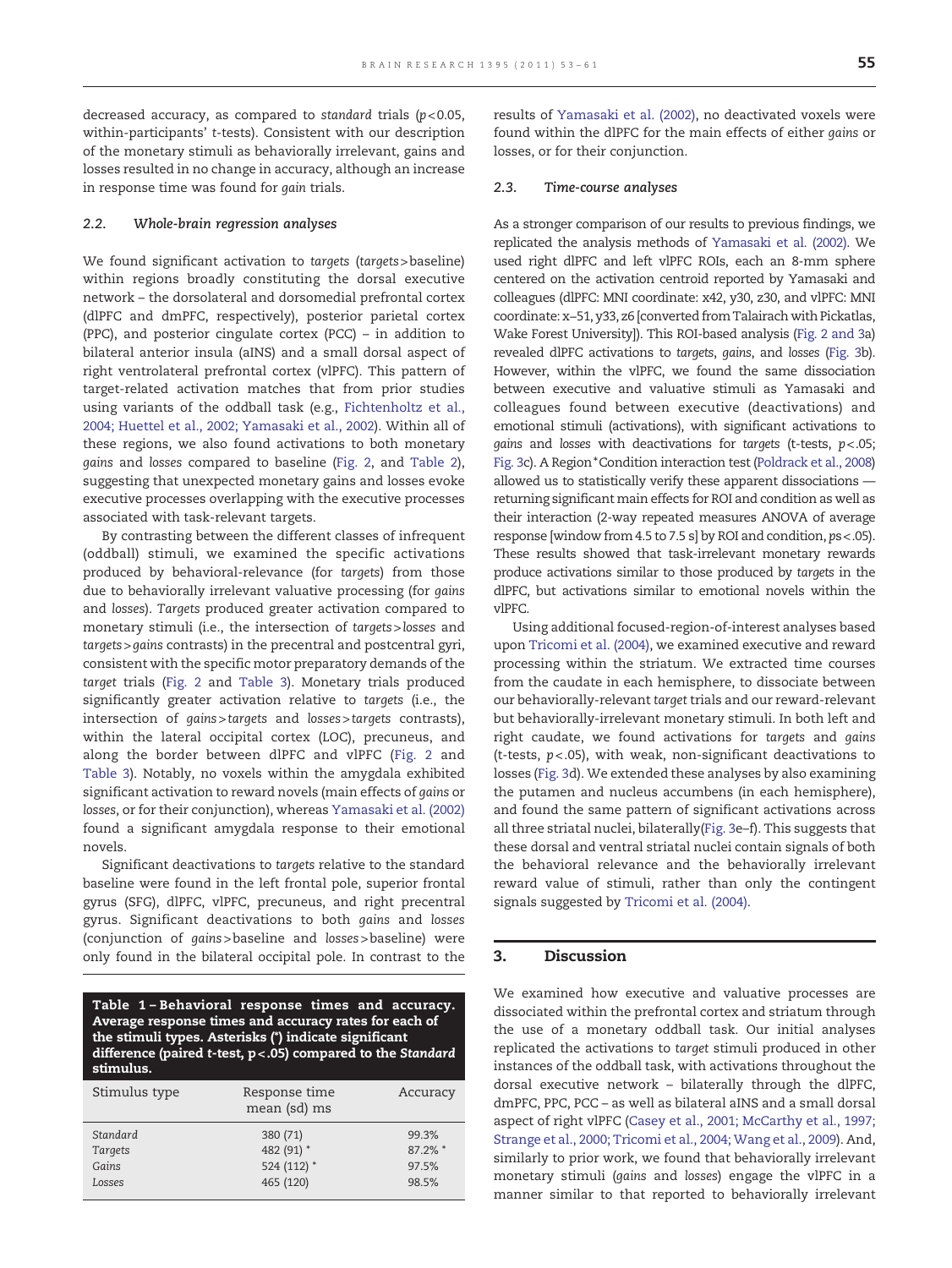<span id="page-3-0"></span>

Fig. 2 – Dissociating activations to targets, gains, and losses. Shown are conjunctions and contrasts of neural activations to targets and monetary trials. In red are neural regions activated by targets, gains, and losses (conjunction of activations to targets, gains, and losses). In green are regions where monetary trials produced greater activation than targets (intersect of gains>targets and losses > targets). In blue are regions where targets produced greater activations than monetary trials (intersect of targets>losses and targets>gains). Black circles designate the locations of the ROIs derived from Yamasaki and colleagues (see text for details).

emotional stimuli. However, we also found that these monetary stimuli engage the dlPFC similarly to behaviorally relevant targets, even though the monetary stimuli are

Table 2 – Activation table for regions that presented increased activation to the presentation of targets, gains, and losses. The coordinates of centroids of overlap activations are presented, with included neural structures within each cluster, identified using the probabilistic Harvard-Oxford atlases within FSLview. Included are all overlap clusters with over 10 voxels.

|                       |                             | Cluster centroid<br>coordinates<br>(MNI, mm) |       |      |
|-----------------------|-----------------------------|----------------------------------------------|-------|------|
| Cluster<br>(# voxels) | Included brain regions      | X                                            | y     | Z    |
| 23                    | L middle frontal gyrus      | $-40$                                        | 48    | 8    |
| 175                   | L middle frontal gyrus      | $-40$                                        | 32    | 20   |
| 2326                  | R frontal pole              | 46                                           | 24    | 16   |
|                       | R insula                    |                                              |       |      |
|                       | R middle frontal gyrus      |                                              |       |      |
|                       | R inferior frontal gyrus    |                                              |       |      |
|                       | R precentral gyrus          |                                              |       |      |
| 297                   | R anterior cingulate cortex | 6                                            | 24    | 42   |
|                       | R superior frontal gyrus    |                                              |       |      |
| 299                   | Linsula                     | $-32$                                        | 20    | $-2$ |
| 266                   | L middle frontal gyrus      | $-46$                                        | 10    | 26   |
| 123                   | R Middle Frontal gyrus      | 38                                           | 6     | 50   |
| 579                   | Posterior cingulate cortex  | $\overline{2}$                               | $-28$ | 28   |
| 1635                  | L superior parietal lobule  | $-34$                                        | $-50$ | 44   |
|                       | L lateral occipital cortex  |                                              |       |      |
|                       | L supramarginal gyrus       |                                              |       |      |
|                       | L postcentral gyrus         |                                              |       |      |
| 349                   | R precuneus                 | 10                                           | $-64$ | 46   |

behaviorally irrelevant; i.e., they do not require changes in behavioral response or result in diminished behavioral accuracy.

# 3.1. dlPFC: contingency detection and recall

Our results suggest that infrequent monetary rewards engage contingency processing within dlPFC. The dlPFC has long been implicated in the control processing necessary for learning

Table 3 – Activation table for the regions that presented significant differences in the contrasts of targets to monetary stimuli (gains and losses) and the reverse. Conventions similar to 1

|                                            |                                                                             | Cluster centroid<br>coordinates<br>(MNI, mm) |       |    |
|--------------------------------------------|-----------------------------------------------------------------------------|----------------------------------------------|-------|----|
| Cluster<br>(# voxels)                      | Included brain<br>regions                                                   | X                                            | y     | Z  |
| Targets > gains $\cap$<br>targets > losses |                                                                             |                                              |       |    |
| 938                                        | L precentral gyrus<br>L postcentral gyrus                                   | $-38$                                        | 20    | 52 |
| Gains > targets $\cap$                     |                                                                             |                                              |       |    |
| losses > targets                           |                                                                             |                                              |       |    |
| 141                                        | L inferior frontal gyrus                                                    | $-52$                                        | 30    | 18 |
| 511                                        | L inferior frontal gyrus<br>L middle frontal gyrus<br>L frontal pole        | $-42$                                        | 22    | 20 |
| 498                                        | L lateral occipital cortex<br>L angular gyrus<br>L superior parietal lobule | $-32$                                        | $-66$ | 44 |
| 221                                        | Precuneus                                                                   | $\mathfrak{D}$                               | $-62$ | 40 |
| 283                                        | R lateral occipital cortex                                                  | 34                                           | $-70$ | 40 |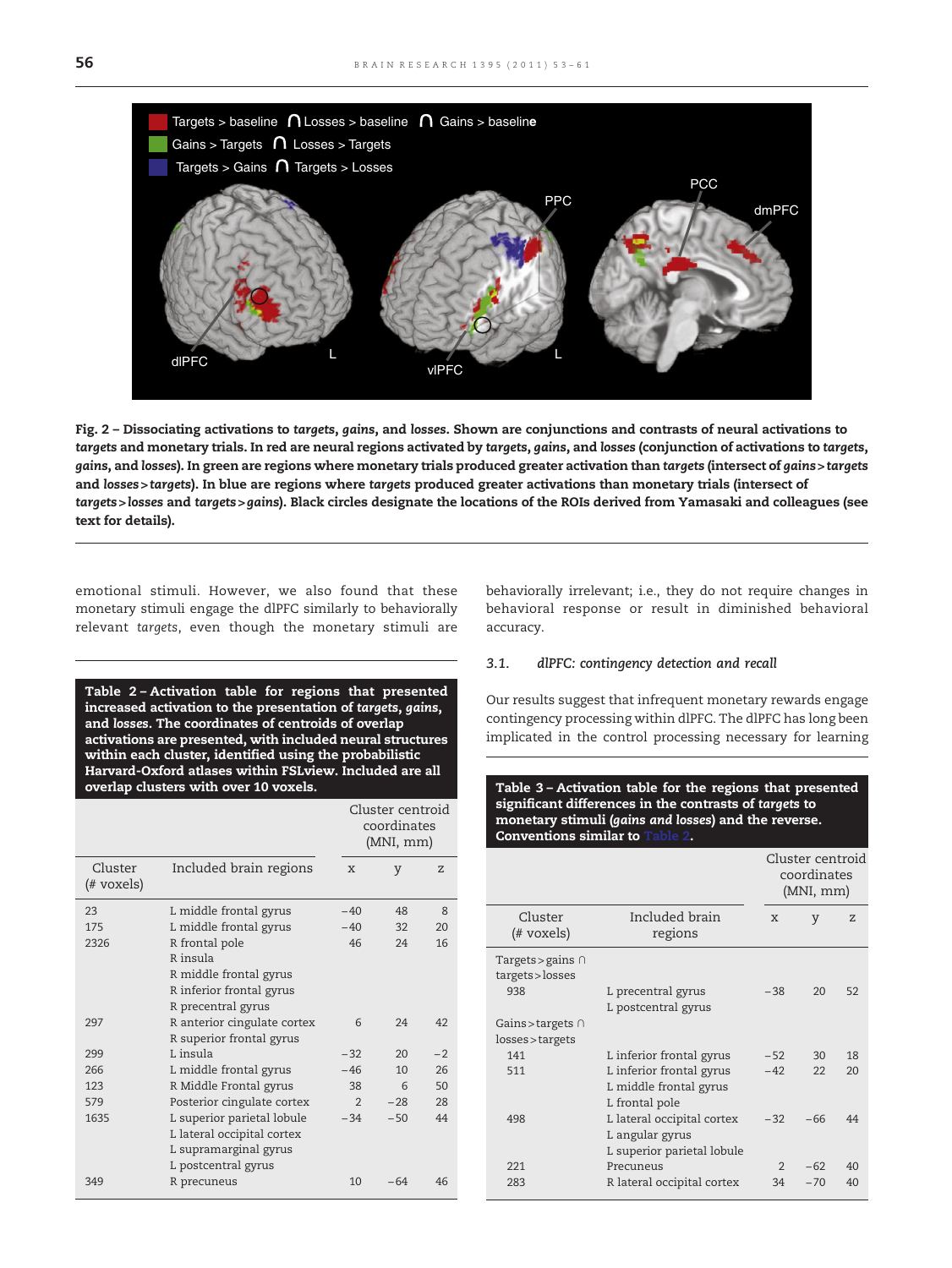<span id="page-4-0"></span>

Fig. 3 – Time course comparison of target, gain, and loss activations in the vlPFC, dlPFC, and striatal nuclei. (a) Shown are the ROIs used to examine the left vlPFC (cyan), right dlPFC (red), the left caudate (purple), left putamen (light green), and nucleus accumbens (yellow). (b) Time courses of modulation of left vlPFC by standard, target, gain, and loss conditions. Error bars indicate ±1 standard error of the mean. The time window of statistical analyses is shown in gray. (c) Time courses of modulation in dlPFC to standard, target, gain, and loss conditions. (d) Time courses of modulations of left caudate by standard, target, gain, and loss conditions. (e) Time courses of modulations of left putamen by standard, target, gain, and loss conditions. (f) Time courses of modulations of left nucleus accumbens by standard, target, gain, and loss conditions.

environmental contingencies and producing appropriate behavioral responses to unexpected stimuli ([Botvinick et al.,](#page-6-0) [2001; Duncan and Owen, 2000; Goldman-Rakic, 1996; Hon](#page-6-0) [et al., 2006; Huettel and McCarthy, 2004; Mansouri et al., 2009;](#page-6-0) [Miller and Cohen, 2001; Mullette-Gillman and Huettel, 2009;](#page-6-0) [Ridderinkhof et al., 2004; Robbins, 2007; Walton et al., 2004;](#page-6-0) [Wise et al., 1996\)](#page-6-0). Behaviorally irrelevant and novel emotional stimuli, as used by Yamasaki and colleagues, evoke no changes from the current response contingency and no dlPFC activation [\(Yamasaki et al., 2002\)](#page-8-0). Conversely, when emotional stimuli have been presented as behaviorally relevant targets, they generate dlPFC activation [\(Fichtenholtz](#page-7-0) [et al., 2004\)](#page-7-0).

An alternative explanation could be that the dlPFC is simply engaged by the presence of an unexpected or novel event. Such an explanation is initially attractive, as it would explain the activations to all infrequent stimuli found both within this study and within that of Fichtenholtz and colleagues ([Fichtenholtz et al., 2004\)](#page-7-0), and potentially explain why we found twice as much activation for gains and losses as we found for targets (the gains and losses were each half as frequent and therefore twice as unexpected). However, this explanation cannot account for the deactivations found by Yamasaki and colleagues to unexpected behaviorally irrelevant and novel emotional stimuli [\(Yamasaki et al., 2002\)](#page-8-0). Of future interest will be determining under what conditions, if any,

emotional stimuli also produce dlPFC activations, and whether monetary rewards can generate the dlPFC deactivations of Yamasaki and colleagues. Alternatively, the nature of rewarding stimuli might result in contingency processing regardless of their behavioral relevance.

Interestingly, multiple studies have suggested that the dlPFC is involved in value processing - with activations modulated by the presence or level of rewards ([Plassmann et al., 2010;](#page-7-0) [Savine and Braver, 2010\)](#page-7-0). Our activations to monetary gains concur with this view. However, our found activations to monetary losses suggests that the level of dlPFC activation may reflect the motivational salience of stimuli, with motivation to achieve gains or avoid losses, rather than a monotonic value function across losses and gains (salience and valence). Such salience-modulation of dlPFC is further supported by the activations we find for target trials, which are certainly salient although they present no external rewards or losses.

# 3.2. vlPFC: conceptual processing, including affective concepts

Within the vlPFC, we found that monetary gains and losses produced activations similarly to the emotional novels presented by [Yamasaki et al. \(2002\),](#page-8-0) whereas targets produced deactivation. These results indicate that this anterior vlPFC activation is produced by both monetary and emotional affective stimuli.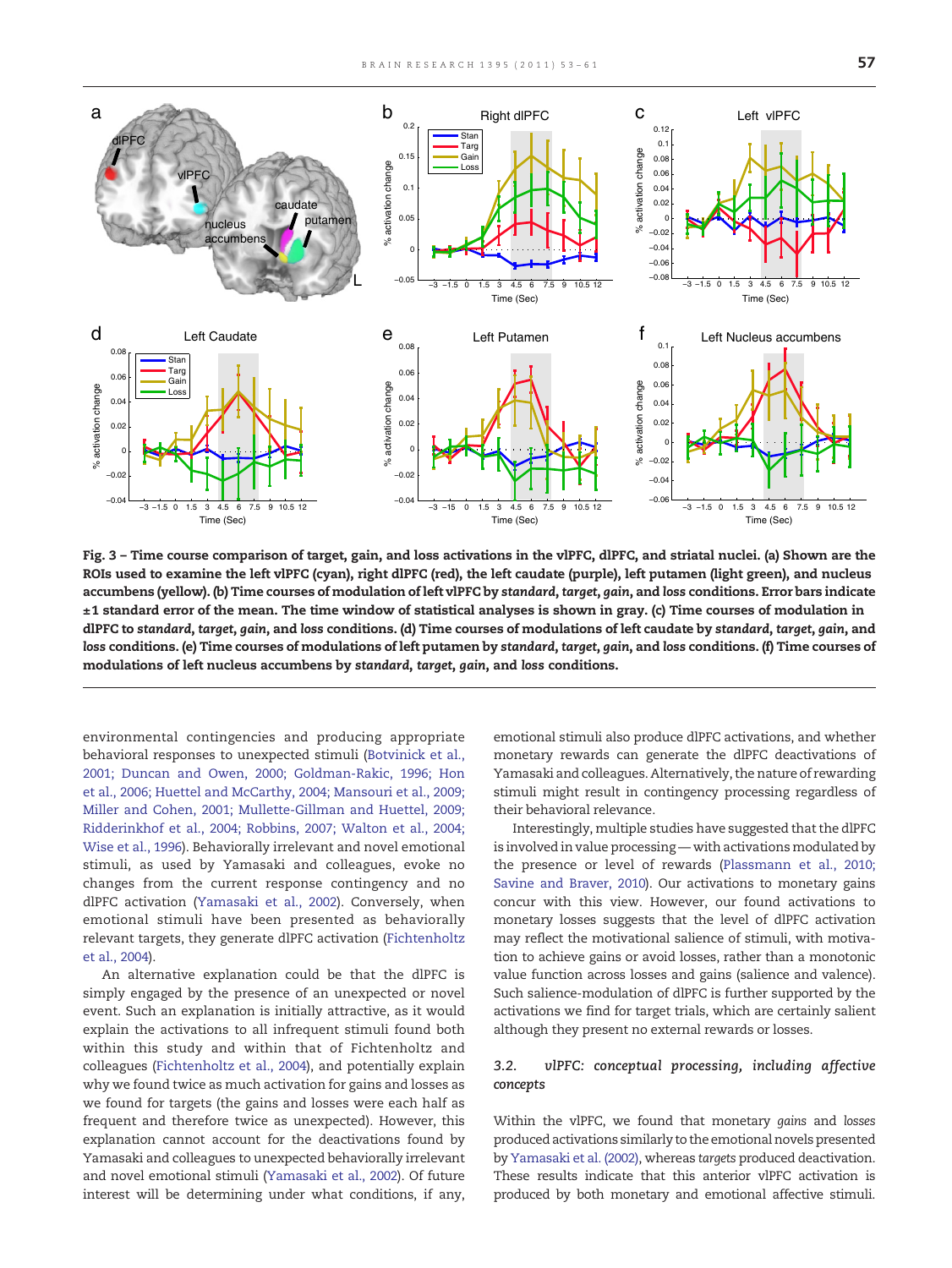Previous studies have suggested that this region is modulated by the value of available options during goal-directed choice [\(Hare](#page-7-0) [et al., 2008](#page-7-0)), and that deactivations of this region reflect selfcontrol processing to inhibit value signals of undesired actions ([Camus et al., 2009; Hare et al., 2009\)](#page-6-0). We find activations to both positive and negative rewards, suggesting this region may encode the affective magnitude, an affective signal that does not differentiate between positive and negative stimuli. Our deactivations during target trials are compatible with the idea that this region receives inhibitory signals from the executive system ([Camus et al., 2009; Hare et al., 2009\)](#page-6-0). Yet, our results argue against any simple opposition between dorsal and ventral PFC regions, given that monetary gains and losses activated both aspects.

An alternative explanation of vlPFC function arises from studies of conceptual mnemonic retrieval, which suggest that the vlPFC is engaged by higher order contingency processing of semantic information [\(Badre and Wagner, 2007; Buckner and](#page-6-0) [Koutstaal, 1998; Dobbins and Wagner, 2005; McDermott et al.,](#page-6-0) [2000](#page-6-0)). In non-affective memory tasks, activations of the vlPFC occur during episodic retrieval of conceptual information, with deactivations during simple perceptual or novelty-detection tasks (for example, see [Dobbins and Wagner, 2005](#page-7-0)). These results suggest that the vlPFC is not processing affective information, but rather co-occurring semantic information. Their results concur with our vlPFC activations for monetary stimuli (which would engage conceptual processing) and deactivations for target stimuli (similarly to that found for novelty-detection). This interpretation also concurs with recent suggestions of level-of-processing differences between the dlPFC and vlPFC (for reviews, see [Badre and Wagner, 2007;](#page-6-0) [Badre and D'Esposito, 2009\)](#page-6-0), with the dlPFC engaged by simple contingency processes to identify stimuli and determine the behavioral response, while the vlPFC is engaged during abstract conceptual processing. However, such a depth of processing account does not suggest an explanation for the deactivations found in the vlPFC during target presentation.

# 3.3. Striatum: integration of value and action

Tricomi and colleagues investigated caudate function using variants of the oddball task that incorporated behaviorally relevant monetary rewards [\(Tricomi et al., 2004\)](#page-7-0). They found that caudate activation was evoked by stimuli in which there was a contingency between action and reward. Vitally, these experiments did not dissociate between reward evaluation and behavioral response processing, so their data cannot predict caudate responses to behaviorally irrelevant rewards or behavioral processing in the absence of a reward.

We found that striatal regions were engaged both by targets (i.e., behavioral change without a reward) and monetary gains (i.e., rewards without behavioral change). In concurrence with this, [Lau and Glimcher \(2007, 2008\)](#page-7-0) examined ventral striatum neurons while non-human primates performed a reward foraging task ([Lau and Glimcher, 2007; Lau and Glimcher, 2008\)](#page-7-0). Lau found that individual neurons exhibited tuning properties modulated by both the received reward and the action taken. Parallel striatal responsivity to rewards and behavioral changes concurs with previous accounts of involvement of the striatum in action-outcome learning (for reviews, see [Balleine et al., 2007;](#page-6-0) [Seger, 2008\)](#page-6-0), and with previous studies showing alterations of

striatal responsivity during learning ([Delgado et al., 2005; Tricomi](#page-7-0) [et al., 2009\)](#page-7-0). Note that the potential dissociation within the striatum – increased activation to gains, but neutral or decreased activation to losses – is consistent with prior studies ([Delgado](#page-6-0) [et al., 2000; Breiter, et al., 2001; Delgado, et al., 2003; Tom et al.,](#page-6-0) [2007](#page-6-0)).

#### 3.4. Summary

We examined a reported dissociation between executive and emotional signals in PFC, during performance of an oddball task ([Yamasaki et al., 2002\)](#page-8-0). We found that while responses in anterior vlPFC do generalize to monetary rewards, the responses in the dlPFC do not. Rather, monetary rewards evoke increased activation in the vlPFC, like emotional stimuli, but also increased activation in the dlPFC, like task-relevant targets. Combined, our results suggest differential functional roles for these brain regions in affective and executive processing: the dlPFC supports simple contingency processing (with salience-modulation), the vlPFC evaluates affective or conceptual information, and the striatum learns relationships between actions and their rewards.

#### 4. Experimental procedures

#### 4.1. Participants

Twenty-nine healthy, right-handed young adults participated in this experiment (age range: 18–36 years; mean age: 24 years; 16 female). Data from 9 participants were excluded prior to data analysis (scanner error, 2 participants; head movement of greater than one voxel, 3 participants; task accuracy below 60%, 4 participants), leaving data from 20 individuals in the reported sample. Participants were compensated based upon stimuli presentation during their fMRI session (as described below), and received an additional \$5 for achieving 95% accuracy in their behavioral responses. Mean payment across participants was approximately \$45. All participants provided informed consent under a protocol approved by the Institutional Review Board of Duke University Medical Center.

#### 4.2. Task

In our monetary oddball task, participants viewed a rapidly presented series of colored shapes, each displayed for 500 ms with a stimulus-onset asynchrony of 3000±600 ms [\(Fig. 1a](#page-1-0)). The shape of the presented stimulus determined whether the participant should press Button-1 or Button-2 (index or middle finger on right hand; [Fig. 1](#page-1-0)b). Most trials were of standard stimuli (80%); i.e., squares that required a Button-1 response. The remaining trials contained three types of infrequent stimuli. On target trials (10%), a circle appeared and required a Button-2 response. The final 10% of trials were divided between financial gains (\$2, indicated by a star) and losses (−\$1, indicated by a triangle). Importantly, the gain and loss trials required that the participant press Button-1,maintaining the behavioral response from the frequent standard trials. To equate their affective magnitudes, we used a 2:1 ratio between gains and losses as an approximation of the population median in loss aversion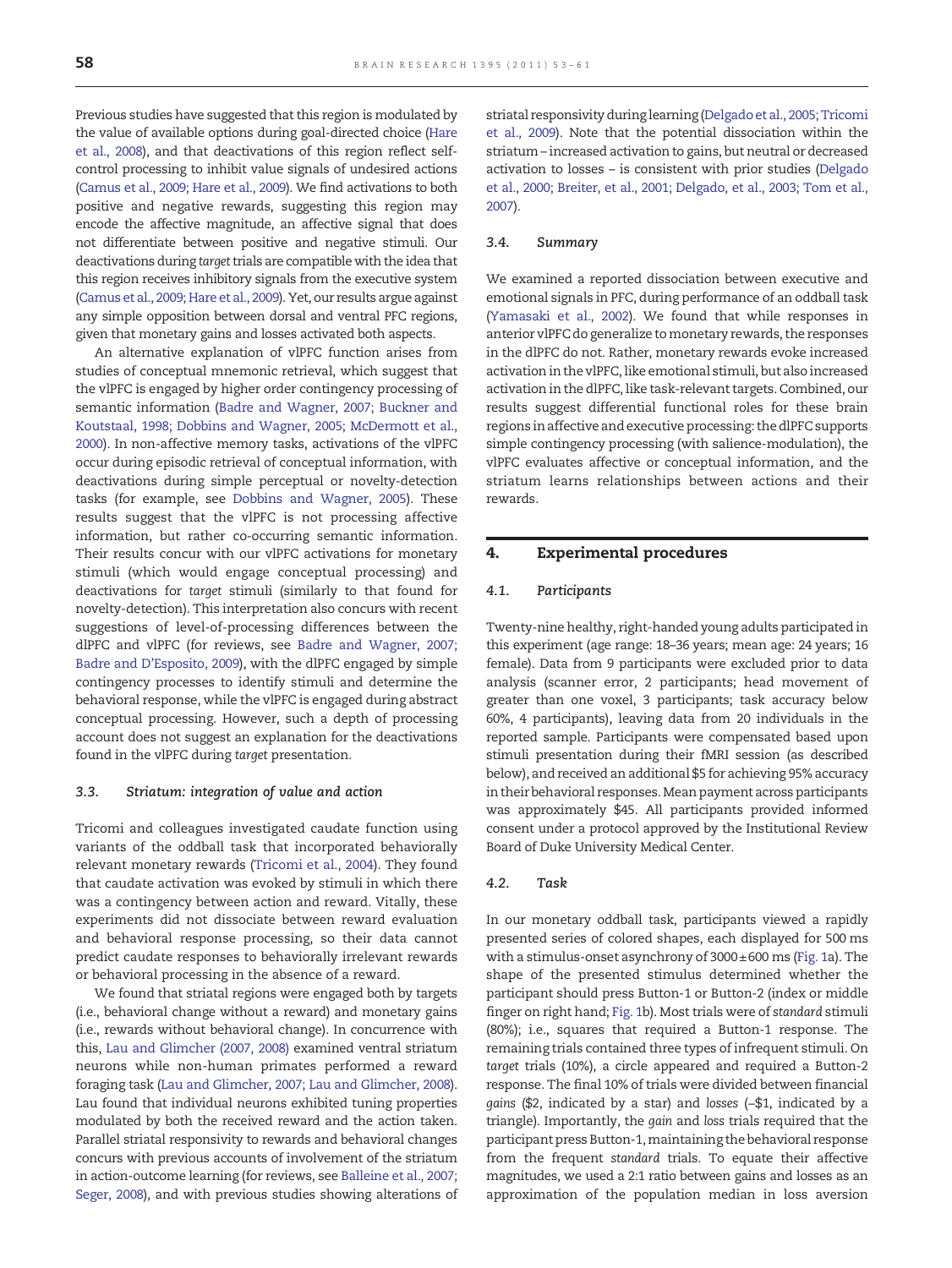# <span id="page-6-0"></span>(Camerer, 1998; Kahneman and Tversky, 1979; Koszegi and Rabin, 2006).

Both standards and targets varied in color and size across stimuli to prevent visual habituation, while gain and loss stimuli remained constant to maximize their discriminability. Participants performed 5 or 6 runs (mean: 5.6) of 140 trials each. All stimuli were viewed through LCD goggles (Resonance Technologies, Inc.), and all button presses were recorded using a custom fiber-optic response box.

# 4.3. FMRI data acquisition and analysis

FMRI data were collected with a gradient-echo inverse-spiral pulse sequence (TR=1500 ms, TE=31 ms, 34 axial slices parallel to the AC–PC plane, 3.75 \*3.75 \*3.8 mm) on a GE 4T scanner with an eight-channel phased-array head coil. High-resolution 3D full-brain SPGR images were acquired to aid in normalization and coregistration. Head motion was restricted using a vacuum cushion and tape.

We performed two types of analyses: regression using the general linearmodel and time-course evaluation. Our regression analyses used FEAT (FMRI Expert Analysis Tool) version 5.98, part of the FSL package [\(Smith et al., 2004; Woolrich et al., 2009](#page-7-0)). The following pre-processing steps were applied: motion correction using MCFLIRT, slice-timing correction, removal of non-brain voxels using BET ([Smith, 2002\)](#page-7-0), spatial smoothing with a Gaussian kernel of full-width-half-maximum of 6 mm, and 50 s high-pass temporal filtering. Registration to high resolution and standard images was carried out using FLIRT [\(Jenkinson and Smith, 2001\)](#page-7-0).

Our first-level FEAT model contained 3 regressors, one for each of the rare stimuli types (e.g., targets, gains, and losses). To construct each regressor, we defined impulse functions of unit duration and unit weight at the onset of each stimulus, and convolved the resulting timecourse with a double-gamma hemodynamic response function. Of note, this model uses the standard trials as a task-related baseline to control for processing associated with visual perception and motor responses.

Second-level FEAT analyses combined across runs for each participant using a fixed-effects model. Third-level, acrossparticipants analyses used a FLAME (stage 1) random-effects analysis, with automatic outlier de-weighting [\(Woolrich, 2008](#page-8-0)). All statistical inferences, including data visualization, are whole-brain corrected (cluster-significance threshold corrected to  $p < 0.05$ ; voxel  $z > 2.3$ ). Regions of interest (ROI) masks were created, and centroids of overlap activations were calculated using MRIcron [\(Rorden et al., 2007](#page-7-0)).

Our time-course analyses replicated the procedures of [Yamasaki et al. \(2002\).](#page-8-0) The dlPFC ROI was an 8 mm sphere around the activation centroid reported by Yamasaki and colleagues (MNI coordinate: x42, y30, z30). The vlPFC ROI was an 8 mm sphere centered on the coordinate found by Yamasaki and colleagues (MNI coordinate: x−51, y33, z6, converted from Talariach with Pickatlas, Wake Forest University). Additional anatomical ROIs were defined in the caudate, putamen, and nucleus accumbens – based on prior literature indicating specific effects of behaviorally relevant rewards in those regions [\(Tricomi et al., 2004\)](#page-7-0) – all derived from the probabilistic Harvard-Oxford atlas within FSLview. Each ROI was constructed by thresholding the probabilistic map for each

structure at ≥25% probability (threshold selected tomaximize the apparent spatial coverage while minimizing the overlap across regions). After the preprocessing steps above, we extracted the temporal waveforms within each designated ROI time-locked to the onset for each of the target, gain, and loss stimuli within each run. Each peri-stimulus epoch comprised 11 time points from 3 s before stimulus onset through 12 s after stimulus onset, using 1.5 s steps. To test for changes in activation, we used t-tests to contrast the average hemodynamic responses from 4.5 to 7 s after stimulus onset, combining these time points across participants.

# Acknowledgments

We thank Gregory McCarthy, Lihong Wang, and Brandi Newell for comments on data analysis and the manuscript. This research was supported by NINDS-41328 and NIMH-70685 (SAH). SAH was supported by an Incubator Award from the Duke Institute for Brain Sciences. The authors declare no conflicts of interest, financial or otherwise.

#### REFERENCES

- Adolphs, R., 2002. Neural systems for recognizing emotion. Curr. Opin. Neurobiol. 12, 169–177.
- Badre, D., D'Esposito, M., 2009. Is the rostro-caudal axis of the frontal lobe hierarchical? Nat. Rev. Neurosci. 10, 659–669.
- Badre, D., Wagner, A.D., 2007. Left ventrolateral prefrontal cortex and the cognitive control of memory. Neuropsychologia 45, 2883-2901.
- Balleine, B.W., Delgado, M.R., Hikosaka, O., 2007. The role of the dorsal striatum in reward and decision-making. J. Neurosci. 27, 8161–8165.
- Bernheim, D., Rangel, A., 2004. Addiction and cue-triggered decision processes. Am. Econ. Rev. 94, 1558–1590.
- Botvinick, M.M., Braver, T.S., Barch, D.M., Carter, C.S., Cohen, J.D., 2001. Conflict monitoring and cognitive control. Psychol. Rev. 108, 624–652.
- Breiter, H.C., Aharon, I., Kahneman, D., Dale, A., Shizgal, P., 2001. Functional imaging of neural responses to expectancy and experience of monetary gains and losses. Neuron 30, 619–639.
- Buckner, R.L., Koutstaal, W., 1998. Functional neuroimaging studies of encoding, priming, and explicit memory retrieval. Proc. Natl. Acad. Sci. U. S. A. 95, 891–898.
- Camerer, C., 1998. Bounded rationality in individual decision making. Exp. Econ. 1 163:168.
- Camus, M., Halelamien, N., Plassmann, H., Shimojo, S., O'Doherty, J., Camerer, C., Rangel, A., 2009. Repetitive transcranial magnetic stimulation over the right dorsolateral prefrontal cortex decreases valuations during food choices. Eur. J. Neurosci. 30, 1980–1988.
- Casey, B.J., Forman, S.D., Franzen, P., Berkowitz, A., Braver, T.S., Nystrom, L.E., Thomas, K.M., Noll, D.C., 2001. Sensitivity of prefrontal cortex to changes in target probability: a functional MRI study. Hum. Brain Mapp. 13, 26–33.
- Dayan, P., Balleine, B.W., 2002. Reward, motivation, and reinforcement learning. Neuron 36, 285–298.
- Delgado, M.R., Nystrom, L.E., Fissell, C., Noll, D.C., Fiez, J.A., 2000. Tracking the hemodynamic responses to reward and punishment in the striatum. J. Neurophysiol. 84, 3072–3077.
- Delgado, M., 2003. Dorsal striatum responses to reward and punishment: Effects of valence and magnitude manipulations. Cogn. Affect Behav. Neurosci. 3, 27–38.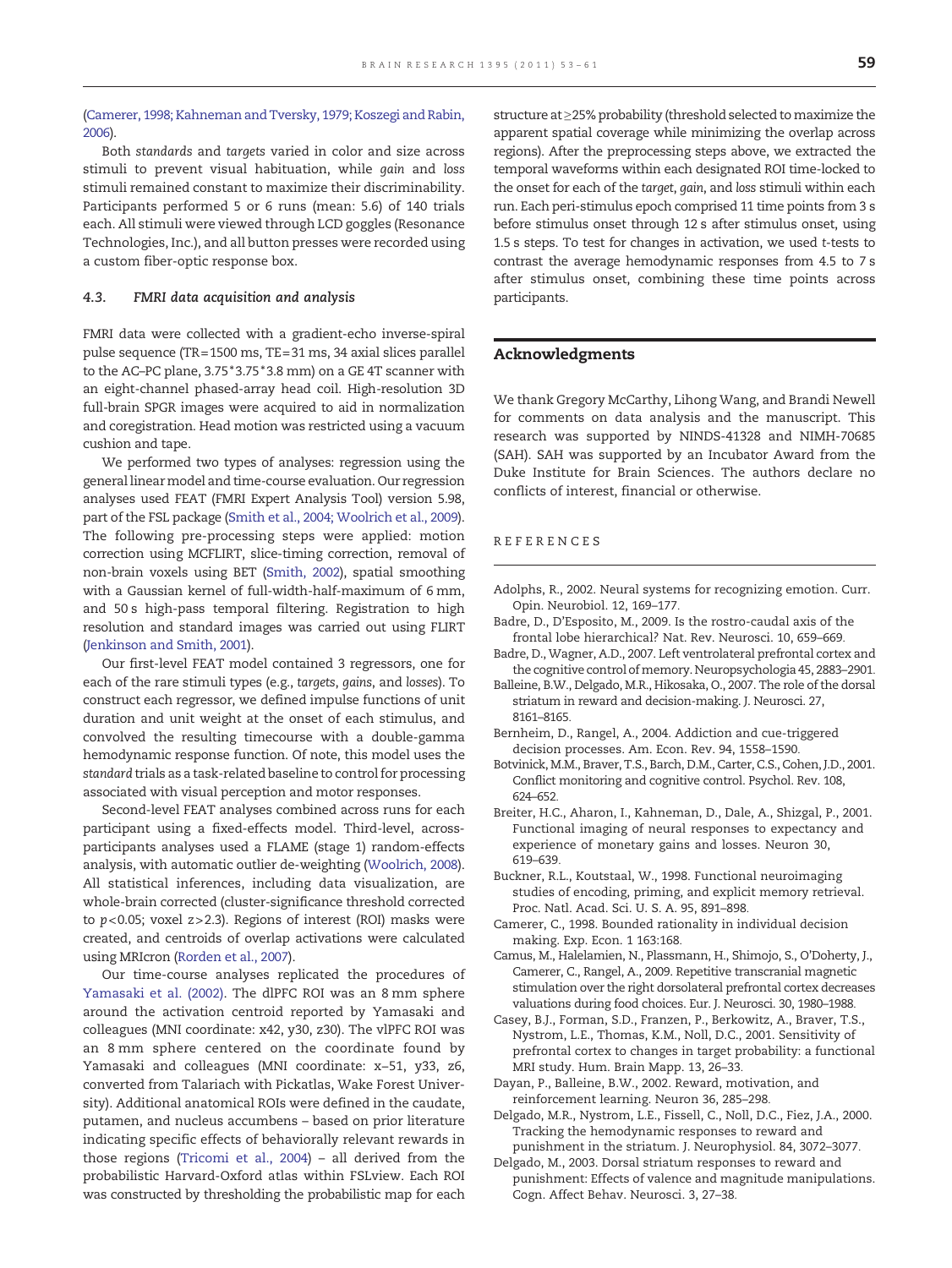- <span id="page-7-0"></span>Delgado, M.R., Miller, M.M., Inati, S., Phelps, E.A., 2005. An fMRI study of reward-related probability learning. Neuroimage 24, 862–873.
- Dobbins, I.G., Wagner, A.D., 2005. Domain-general and domain-sensitive prefrontal mechanisms for recollecting events and detecting novelty. Cereb. Cortex 15, 1768–1778.
- Drevets, W.C., Raichle, M.E., 1992. Neuroanatomical circuits in depression: implications for treatment mechanisms. Psychopharmacol. Bull. 28, 261–274.
- Duncan, J., Owen, A.M., 2000. Common regions of the human frontal lobe recruited by diverse cognitive demands. Trends Neurosci. 23, 475–483.
- Fichtenholtz, H.M., Dean, H.L., Dillon, D.G., Yamasaki, H., McCarthy, G., LaBar, K.S., 2004. Emotion–attention network interactions during a visual oddball task. Brain Res. Cogn. Brain Res. 20, 67–80.
- Fuster, J.M., 2000. Executive frontal functions. Exp. Brain Res. 133, 66–70.
- Goldman-Rakic, P.S., 1996. The prefrontal landscape: implications of functional architecture for understanding human mentation and the central executive. Philos. Trans. R. Soc. Lond. B Biol. Sci. 351, 1445–1453.
- Haber, S.N., Knutson, B., 2010. The reward circuit: linking primate anatomy and human imaging. Neuropsychopharmacology 35, 4–26.
- Hare, T.A., O'Doherty, J., Camerer, C.F., Schultz, W., Rangel, A., 2008. Dissociating the role of the orbitofrontal cortex and the striatum in the computation of goal values and prediction errors. J. Neurosci. 28, 5623–5630.
- Hare, T.A., Camerer, C.F., Rangel, A., 2009. Self-control in decision-making involves modulation of the vmPFC valuation system. Science 324, 646–648.
- Herrmann, C.S., Knight, R.T., 2001. Mechanisms of human attention: event-related potentials and oscillations. Neurosci. Biobehav. Rev. 25, 465–476.
- Hon, N., Epstein, R.A., Owen, A.M., Duncan, J., 2006. Frontoparietal activity with minimal decision and control. J. Neurosci. 26, 9805–9809.
- Huettel, S.A., McCarthy, G., 2004. What is odd in the oddball task? Prefrontal cortex is activated by dynamic changes in response strategy. Neuropsychologia 42, 379–386.
- Huettel, S.A., Mack, P.B., McCarthy, G., 2002. Perceiving patterns in random series: dynamic processing of sequence in prefrontal cortex. Nat. Neurosci. 5, 485–490.
- Jenkinson, M., Smith, S., 2001. A global optimisation method for robust affine registration of brain images. Med. Image Anal. 5, 143–156.
- Kahneman, D., Frederick, S., 2002. Representativeness revisited: attribute substitution in intuitive judgment. In Heuristics and Biases. Vol., D.G.D.K. T. Gilovich, ed.^eds. Cambridge University Press, New York, pp. 49–81.
- Kahneman, D., Tversky, A., 1979. Prospect theory analysis of decision under risk. Econometrica 47, 263–291.
- Koszegi, B., Rabin, M., 2006. A model of reference-dependent preferences. Q. J. Econ. 121, 1133–1165.
- Lau, B., Glimcher, P.W., 2007. Action and outcome encoding in the primate caudate nucleus. J. Neurosci. 27, 14502–14514.
- Lau, B., Glimcher, P.W., 2008. Value representations in the primate striatum during matching behavior. Neuron 58, 451–463.
- LeDoux, J., 2007. The amygdala. Curr. Biol. 17, R868–R874.
- Lowenstein, G., 1996. Out of control: visceral influences on behavior. Organ. Behav. Hum. Decis. Process. 65, 272–292.
- Mansouri, F.A., Tanaka, K., Buckley, M.J., 2009. Conflict-induced behavioural adjustment: a clue to the executive functions of the prefrontal cortex. Nat. Rev. Neurosci. 10, 141–152.
- Mayberg, H.S., 1997. Limbic-cortical dysregulation: a proposed model of depression. J. Neuropsychiatry Clin. Neurosci. 9, 471–481.
- McCarthy, G., Luby, M., Gore, J., Goldman-Rakic, P., 1997.

Infrequent events transiently activate human prefrontal and parietal cortex as measured by functional MRI. J. Neurophysiol. 77, 1630–1634.

- McClure, S.M., Laibson, D.I., Loewenstein, G., Cohen, J.D., 2004. Separate neural systems value immediate and delayed monetary rewards. Science 306, 503–507.
- McDermott, K.B., Jones, T.C., Petersen, S.E., Lageman, S.K., Roediger III, H.L., 2000. Retrieval success is accompanied by enhanced activation in anterior prefrontal cortex during recognition memory: an event-related fMRI study. J. Cogn. Neurosci. 12, 965–976.
- Miller, E.K., Cohen, J.D., 2001. An integrative theory of prefrontal cortex function. Annu. Rev. Neurosci. 24, 167–202.
- Mullette-Gillman, O.A., Huettel, S.A., 2009. Neural substrates of contingency learning and executive control: dissociating physical, valuative, and behavioral changes. Front. Hum. Neurosci. 3, 23.
- Murray, E.A., O'Doherty, J.P., Schoenbaum, G., 2007. What we know and do not know about the functions of the orbitofrontal cortex after 20 years of cross-species studies. J. Neurosci. 27, 8166–8169.
- Picton, T.W., 1992. The P300 wave of the human event-related potential. J. Clin. Neurophysiol. 9, 456–479.
- Plassmann, H., O'Doherty, J.P., Rangel, A., 2010. Appetitive and aversive goal values are encoded in the medial orbitofrontal cortex at the time of decision making. J. Neurosci. 30, 10799–10808.
- Poldrack, R.A., Fletcher, P.C., Henson, R.N., Worsley, K.J., Brett, M., Nichols, T.E., 2008. Guidelines for reporting an fMRI study. Neuroimage 40, 409–414.
- Ridderinkhof, K.R., Ullsperger, M., Crone, E.A., Nieuwenhuis, S., 2004. The role of the medial frontal cortex in cognitive control. Science 306, 443–447.
- Robbins, T.W., 2007. Shifting and stopping: fronto-striatal substrates, neurochemical modulation and clinical implications. Philos. Trans. R. Soc. Lond. B Biol. Sci. 362, 917–932.
- Rolls, E.T., 2007. Sensory processing in the brain related to the control of food intake. Proc. Nutr. Soc. 66, 96–112.
- Rorden, C., Karnath, H.O., Bonilha, L., 2007. Improving lesion-symptom mapping. J. Cogn. Neurosci. 19, 1081–1088.
- Savine, A.C., Braver, T.S., 2010. Motivated cognitive control: reward incentives modulate preparatory neural activity during task-switching. J. Neurosci. 30, 10294–10305.
- Seger, C.A., 2008. How do the basal ganglia contribute to categorization? Their roles in generalization, response selection, and learning via feedback. Neurosci. Biobehav. Rev. 32, 265–278.
- Smith, S.M., 2002. Fast robust automated brain extraction. Hum. Brain Mapp. 17, 143–155.
- Smith, S.M., Jenkinson, M., Woolrich, M.W., Beckmann, C.F., Behrens, T.E., Johansen-Berg, H., Bannister, P.R., De Luca, M., Drobnjak, I., Flitney, D.E., Niazy, R.K., Saunders, J., Vickers, J., Zhang, Y., De Stefano, N., Brady, J.M., Matthews, P.M., 2004. Advances in functional and structural MR image analysis and implementation as FSL. Neuroimage 23 (Suppl 1), S208–S219.
- Strange, B.A., Henson, R.N., Friston, K.J., Dolan, R.J., 2000. Brain mechanisms for detecting perceptual, semantic, and emotional deviance. Neuroimage 12, 425–433.
- Sutton, S., Braren, M., Zubin, J., John, E.R., 1965. Evoked-potential correlates of stimulus uncertainty. Science 150, 1187–1188.
- Tom, S., Fox, C., Trepel, C., Poldrack, R., 2007. The neural basis of loss aversion in decision-making under risk. Science 315, 515–518.
- Tricomi, E.M., Delgado, M.R., Fiez, J.A., 2004. Modulation of caudate activity by action contingency. Neuron 41, 281–292.
- Tricomi, E., Balleine, B.W., O'Doherty, J.P., 2009. A specific role for posterior dorsolateral striatum in human habit learning. Eur. J. Neurosci. 29, 2225–2232.
- Walton, M.E., Devlin, J.T., Rushworth, M.F., 2004. Interactions